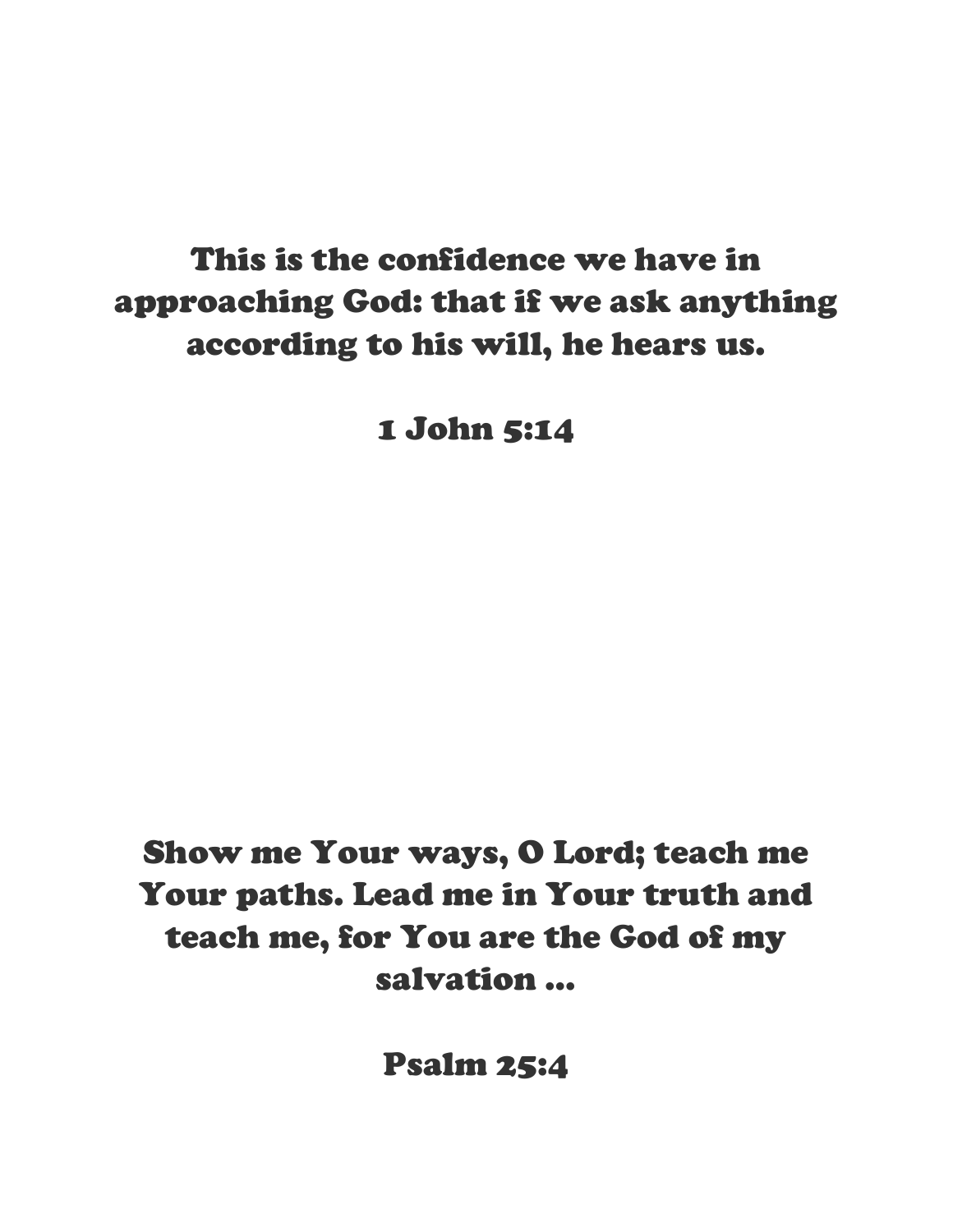If any of you lacks wisdom, let him ask God, who gives generously to all without reproach, and it will be given him.

James 1:5

# But the wisdom from above is first pure, then peaceable, gentle, open to reason, full of mercy and good fruits, impartial and sincere.

James 3:17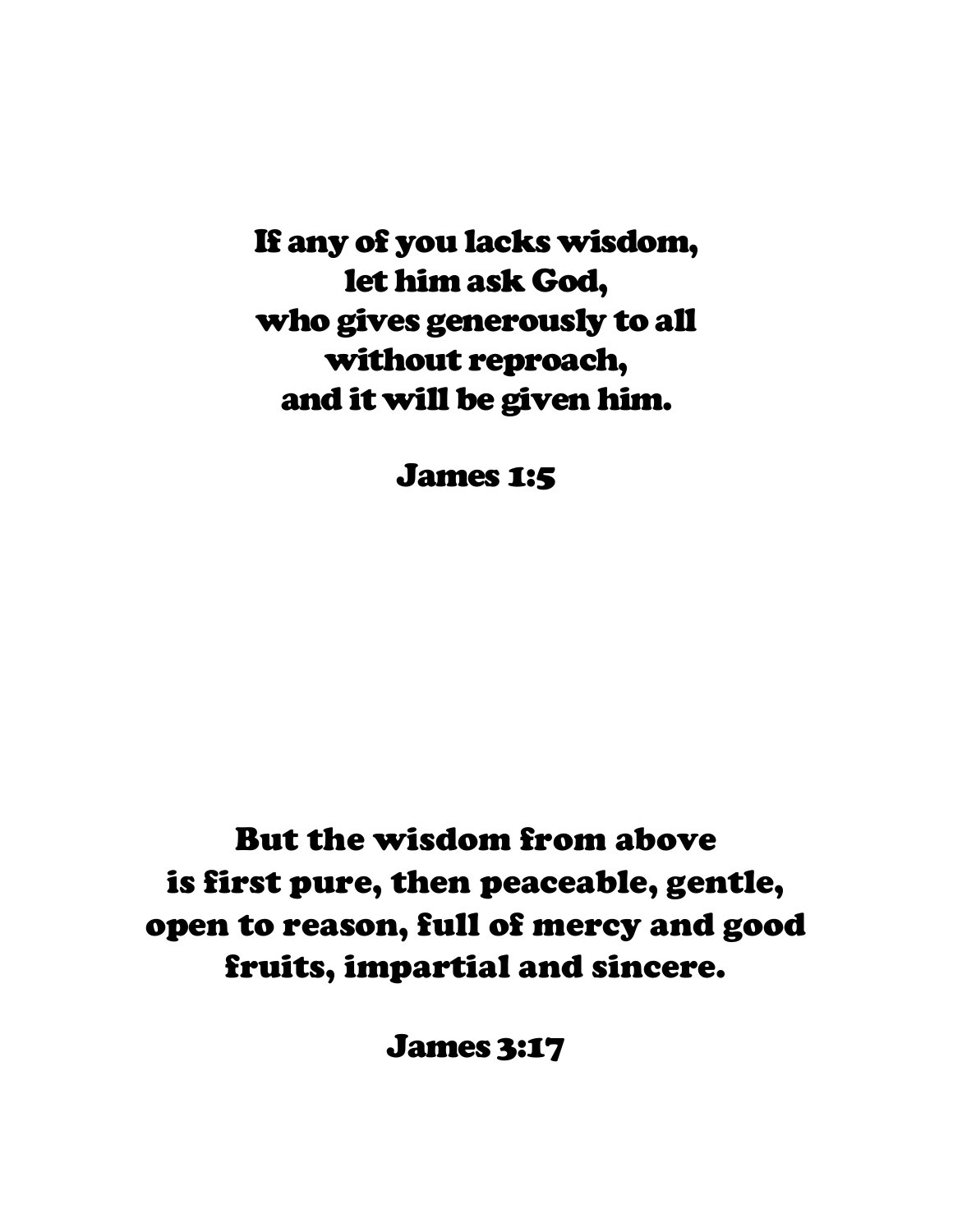#### Then you will call on me and come and pray to me, and I will listen to you.

Jeremiah 29:12

Look to the LORD and his strength; seek his face always.

1 Chronicles 16:11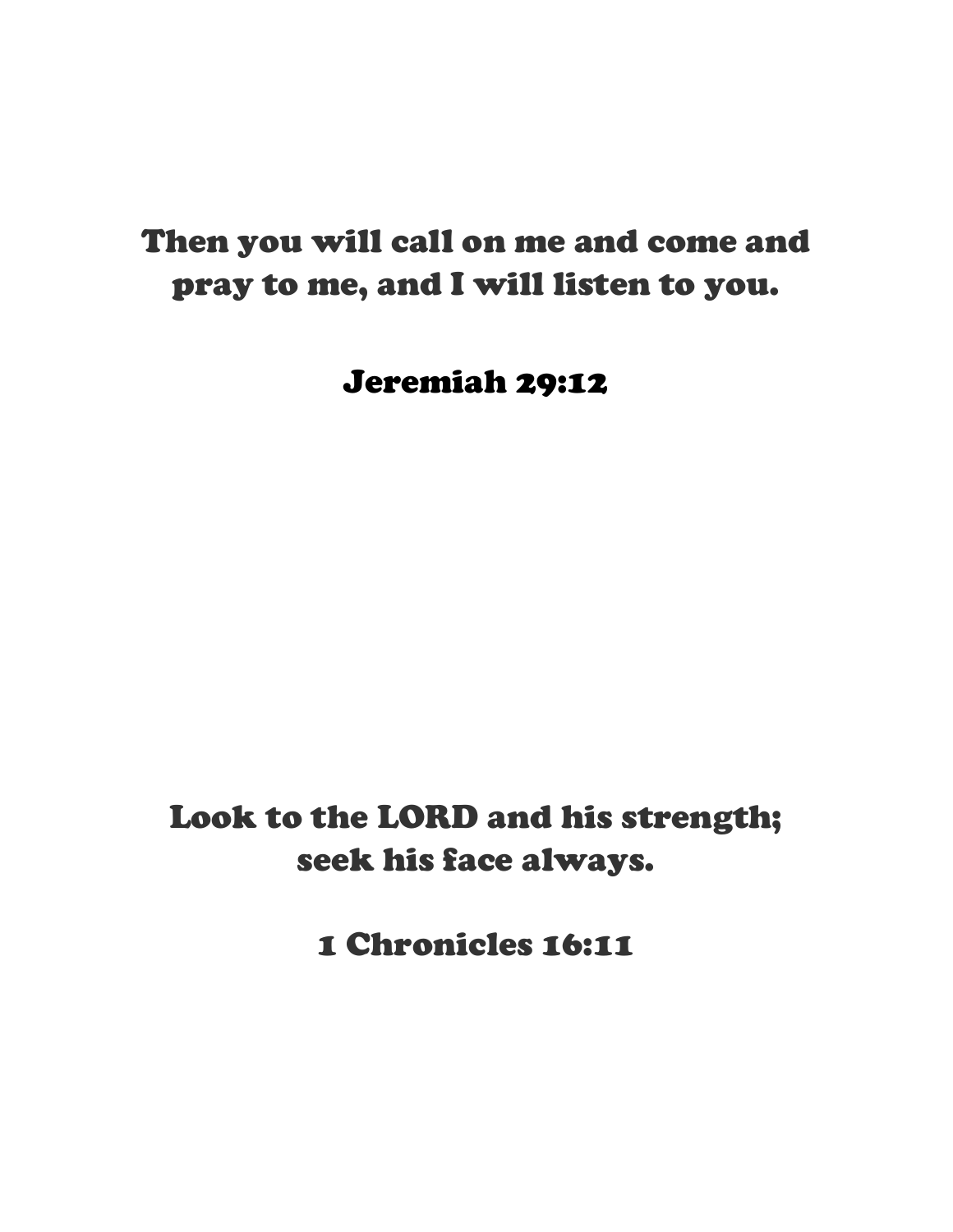# And pray in the Spirit on all occasions with all kinds of prayers and requests. With this in mind, be alert and always keep on praying for all the Lord's people.

Ephesians 6:18

Be joyful in hope, patient in affliction, faithful in prayer.

Romans 12:12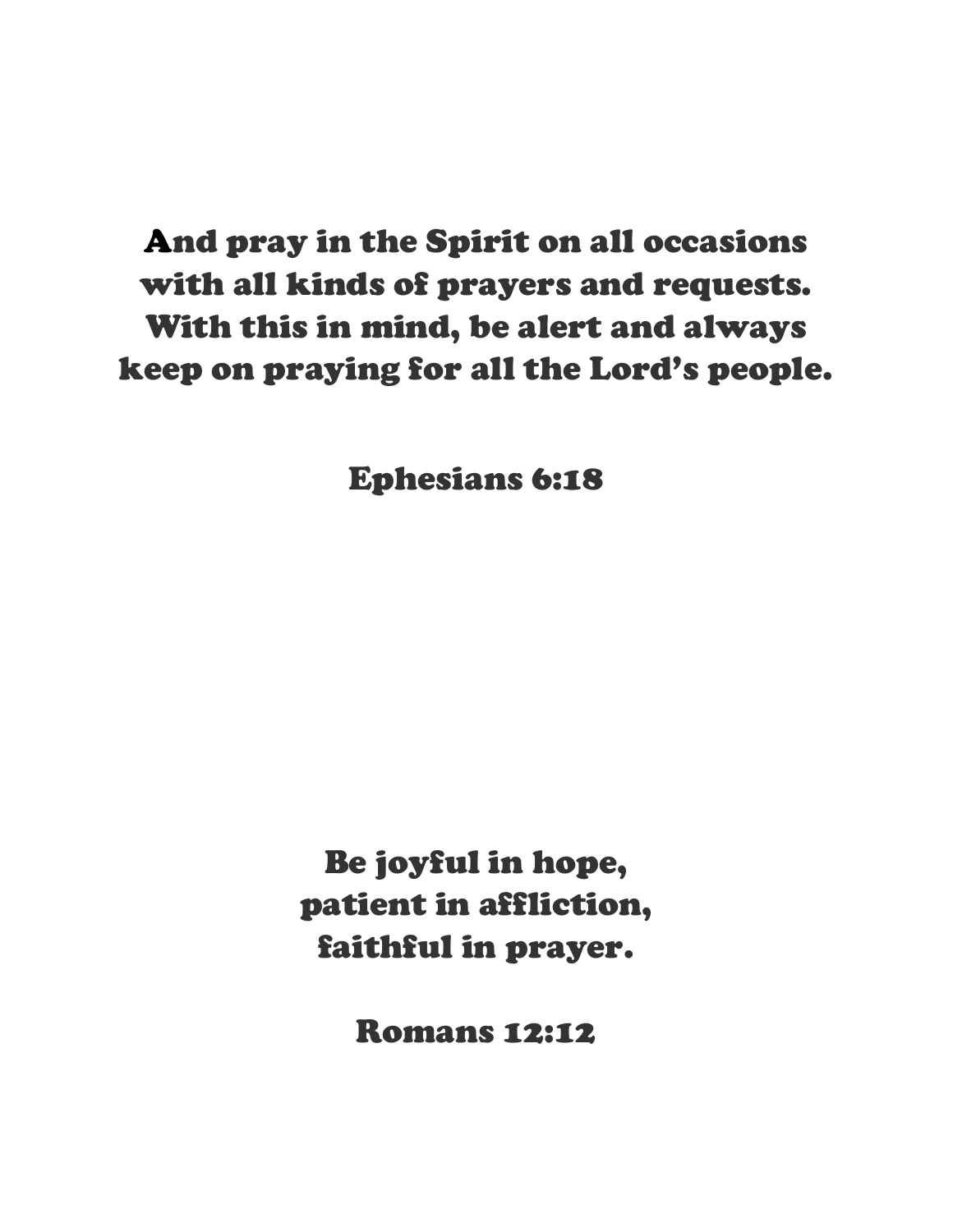# Answer me when I call to you, my righteous God. Give me relief from my distress; have mercy on me and hear my prayer.

Psalm 4:1

Then Jesus told his disciples a parable to show them that they should always pray and not give up.

Luke 18:1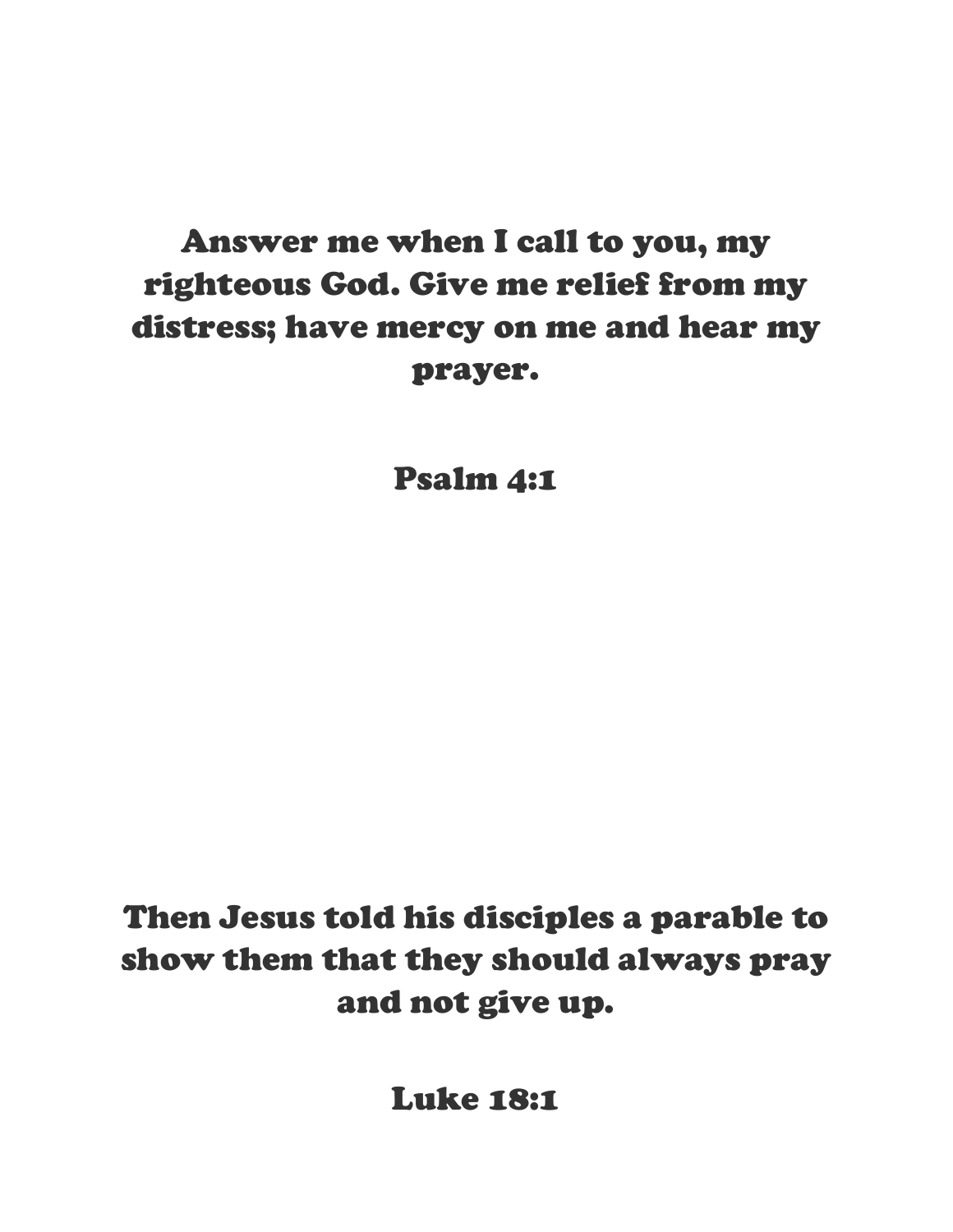#### Have compassion on me, LORD, for I am weak. Heal me, LORD, for my bones are in agony.

Psalm 6:2

Praise the Lord, my soul; all my inmost being, praise his holy name. Praise the Lord, my soul, and forget not all his benefits who forgives all your sins and heals all your diseases, who redeems your life from the pit and crowns you with love and compassion, who satisfies your desires with good things, so that your youth is renewed like the eagle's.

Psalm 103:1-5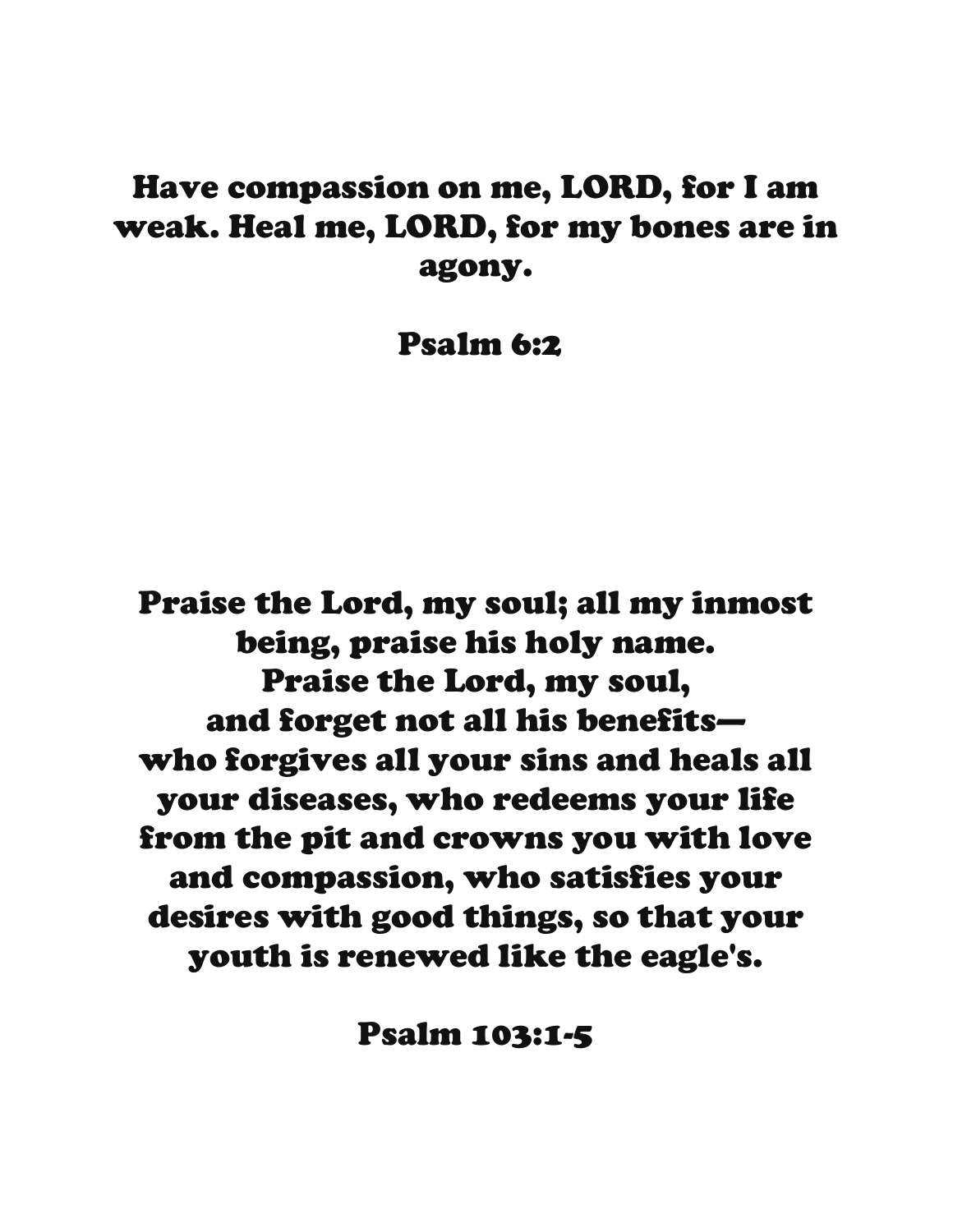#### But He was pierced for our transgressions, He was crushed for our iniquities; the punishment that brought us peace was on Him, and by His wounds we are healed.

Isaiah 53:5

I have seen what they do, but I will heal them anyway! I will lead them. I will comfort those who mourn, bringing words of praise to their lips. May they have abundant peace, both near and far,' says the Lord, who heals them.

Isaiah 57: 18-19